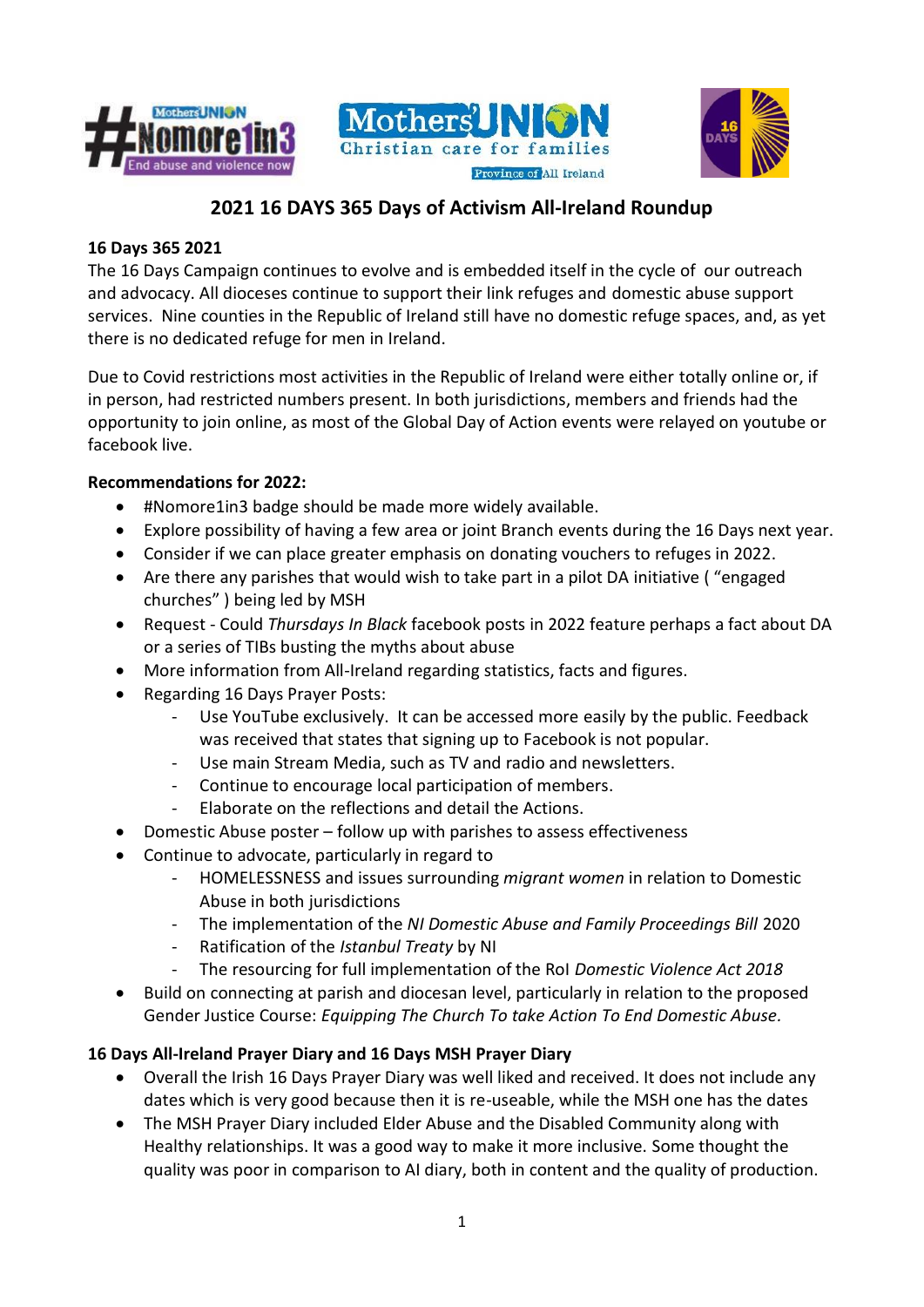• The Prayer Diary was distributed to all members and clergy and the feedback was that it was an excellent publication setting out the issue of GBV very clearly.

# **16 Days Badge and Scarf**

- Overall members liked the purple scarf and badge idea but found the scarf a little small and its quality disappointing.
- Scarf and badge not widely used, in most diocese, due to lack of in person events.
- All diocese who mentioned the Badge thought it was excellent can be worn anytime during the year – would like to be able to purchase this on its own

# **AI and MSH Support materials:**

- All the material is informative, the detail is excellent and easy to follow.
- Very useful information came from MSH and was placed on the AI website.
- The guidelines on hosting a vigil may be useful for another year.

## **Quotes:**

# **Canon Helen Steed**,

"We have a joint calling, a shared responsibility as Christians to support the abused and speak with a prophetic voice, challenging the structures and individuals that distort God's creation – women and men created in God's image."

**Naomi Long**, NI Justice Minister commended MU for their work in this area and said: "During the 16 days of activism it is fitting that we reflect on work that has been undertaken to address gendered based violence as well as looking forward as to how we can all collectively address these issues.

I have made it clear that progressing domestic abuse legislation is a key priority for me.

A new domestic abuse offence will close a gap in the current law and ensure that protection is not limited to physically violent behaviour, as at present. It also sends a clear message that domestic abuse in all its forms, both physical and non–physical abusive behaviour, is wrong and will not be tolerated."

**MU member** "In order to leave I would have had to tell people what was going on, and that would have been even more humiliating than living with the abuse."

"The 16 Days of Activism may have a convoluted title, but the focus it brings onto this ongoing social issue cannot be understated. I am very glad that members of the Mothers' Union continue to come together to highlight it every November and December, and that they look for other ways to help the victims/survivors throughout the year."



## **Bishop Andrew Forster, Derry & Raphoe**

"As a man we must carry this message beyond these walls, that we must be the people who call out domestic violence, who challenge domestic violence, who raise awareness of domestic violence."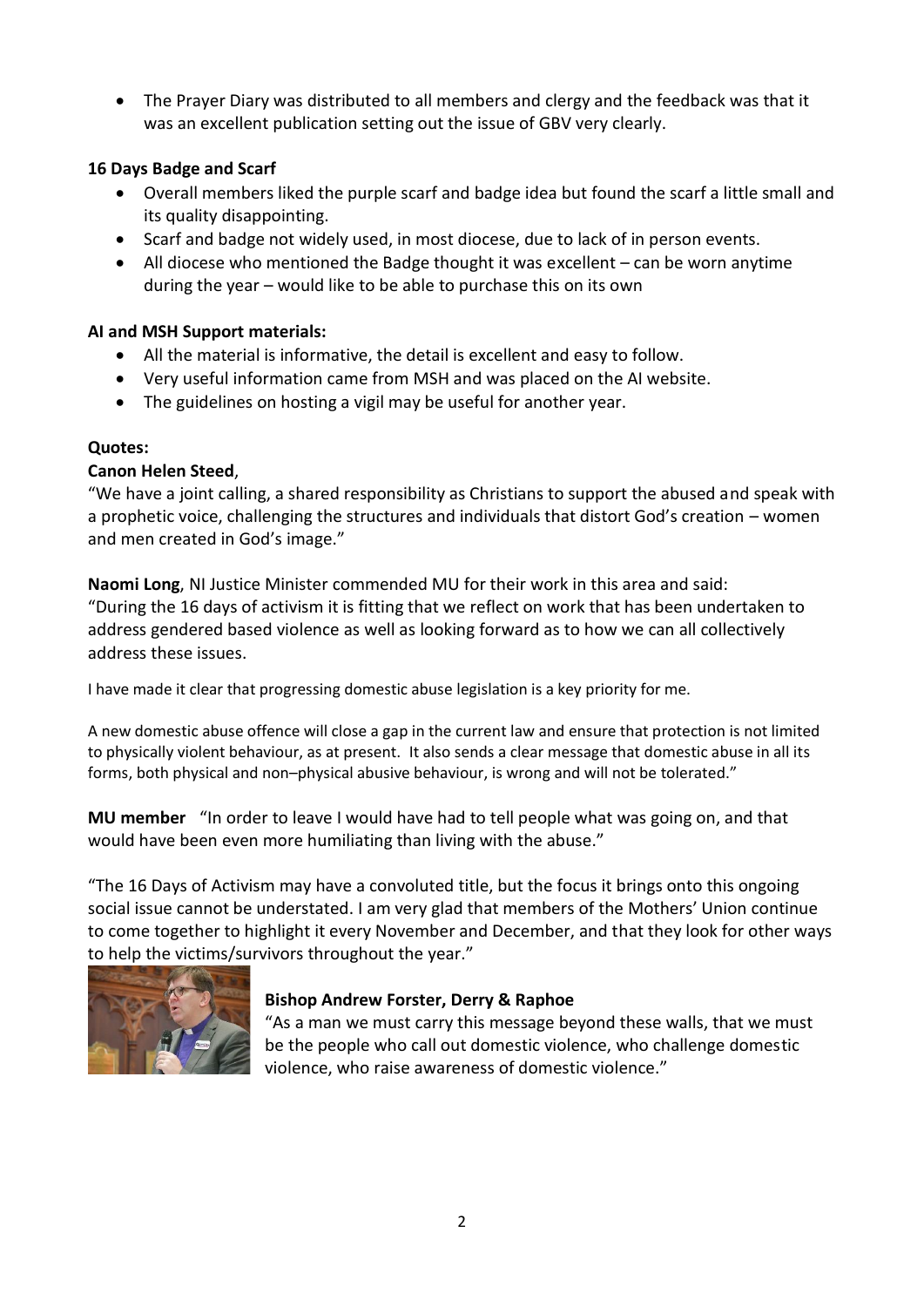

# **All-Ireland Diocesan Roundup:**

# **Armagh:**

• 100 members joined in a 16 Days Breakfast; Speaker: The Christian Police Association NI;

In attendance: The Archbishop of Armagh, the Rt Rev John McDowell;

# **Cashel, Ferns & Ossory:**



• **Global Day of Action**, St Canice's Cathedral, Kilkenny. Nine members led a visual symbolic 3 mins silence. Canon Ian Cruickshank (MU Chaplain); In attendance: Bishop Michael Burrows

- Day 1 and Day 16: Zoom services
	- All-ireland Prayer Diary entry shared on Facebook

each day

- DP invited to speak on Kilkenny Local Radio
- Kilkenny People ran an article and invited donations for the local refuge
- A follow up article appeared in the Diocesan magazine. Questions posed in this article were replied to anonymously by a member – now available on CFO MU website

# **Clogher:**



- Global Day of Action: St. Patrick's Church, Monaghan Speaker: Siobhán McKenna, Tearmann; Reflection: Revd Elaine **Dunn**
- Global Day of Action: St Macartin's Cathedral, Enniskillen; Reflection: Rt Revd Dr. Ian Ellis, Bishop of Clogher
- Speaker: Kerrie from Women's Aid. In attendance: Deborah Erskine, MLA, who visited Fermanagh WA afterwards
- 16 Days prayers uploaded on facebook each day
- Domestic Abuse posters and 16 Days prayer books were forwarded to all parishes, Councillors. MLAs and TDs based in Clogher diocese.



# **Connor:**

- Global Day of Action: All Saints Parish Church, Eglantine; Reflection: In attendance: Bishop George and Mrs Davison
- Branches were encouraged to use worship materials and MU members led prayers at church services throughout the 16 Days.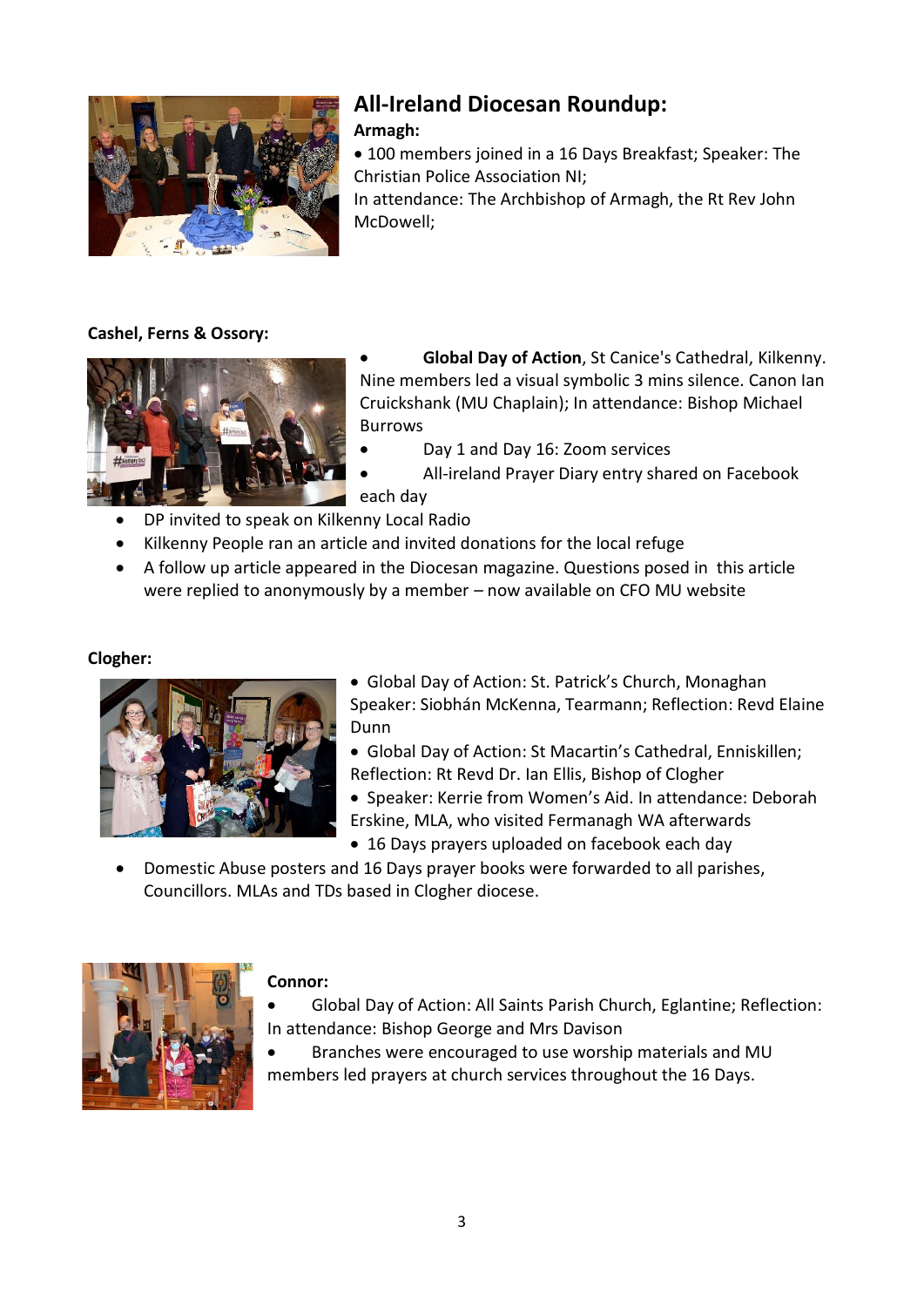#### **Cork, Cloyne & Ross**



- All events were online and shared via zoom or Facebook
- DP conducted an interview with Sean Ahern, Family Resource Centre, Middleton
- Zoom gathering on 9th December in place of a council meeting. As part of the evening. Presentation: Jacqui Armstrong
- One rector was on Zoom every day at 4pm and used the prayers from the 16 Days Prayer Diary which all clergy hadreceived.
- Some items were donated to the refuges directly through CRiTiCALL as well as locally.
- 16 Days Prayer Diary entries were shared each day on FB, along with many other posts relating to GBV.

#### **Derry & Raphoe:**



• Global Day of Action: St. Columb's Cathedral, Derry-Londonderry;

In attendance: Mayor of Derry & Strabane Council; Alderman Graham Warke; Lord Lieutenant of Londonderry, Dr. Angela Garvey; Bishop of Derry & Raphoe, Rt Rev Andrew Forster; Dean of Derry, Revd Raymond Stewart; Speakers: Edel Fox, Omagh Women's Aid; Marie Brown, Foyle Women's Aid; Mary McKenna and Jackie Irvine, Donegal Domestic Violence Services. Service led

by Canon Katie McAteer, Diocesan Chaplain; Rev Lindsey Farrell, Inver; Rev Liz Fitzgerald, Drumragh MU.

- **NVision Diocesan Magazine** contained an interview with Mary McKenna, Donegal Domestic Violence Centre. NVision is published 4 times a year - the editor of nVision is to feature an article on Domestic Abuse in each issue for the remainder of 2021 and 2022.
- **16 Days Prayer Diary:** All Saints', Clooney requested 50 copies and invited MU to speak at their Sunday Praise service on the 5th December. CCCSMP requested 200 copies so that each household in the parish could read, meditate and be aware of the issues involved. Another parish requested extra copies, and another took 50 16 Days bookmarks
- **Domestic Abuse Poster:** forwarded to every clergyperson in the diocese through Diocesan **Office**
- **Schools Outreach:** It wasn't possible to host assemblies and workshops in schools. Schools were offered the MSH 16 Days Prayer Diary (550copies distributed in 5 secondary schools).

#### **Down & Dromore:**



• Global Day of Action: St Mark's Dundela; Speaker: NI Justice Minister, Naomi Long; Reflection: Canon Helen Steed, rector of Dundela. In attendance: All-Ireland President, June Butler; Rt. Revd. David and Hilary McClay;

• **Refuge Support:** During Covid many bags of hand knitted adult and children's clothing, trauma

teddies, bales of towels, bed linen and toiletries have been donated together with food vouchers. One refuge alone has received almost £700 worth of food vouchers. One secondary school collected money for WA and presented it to MU to pass on.